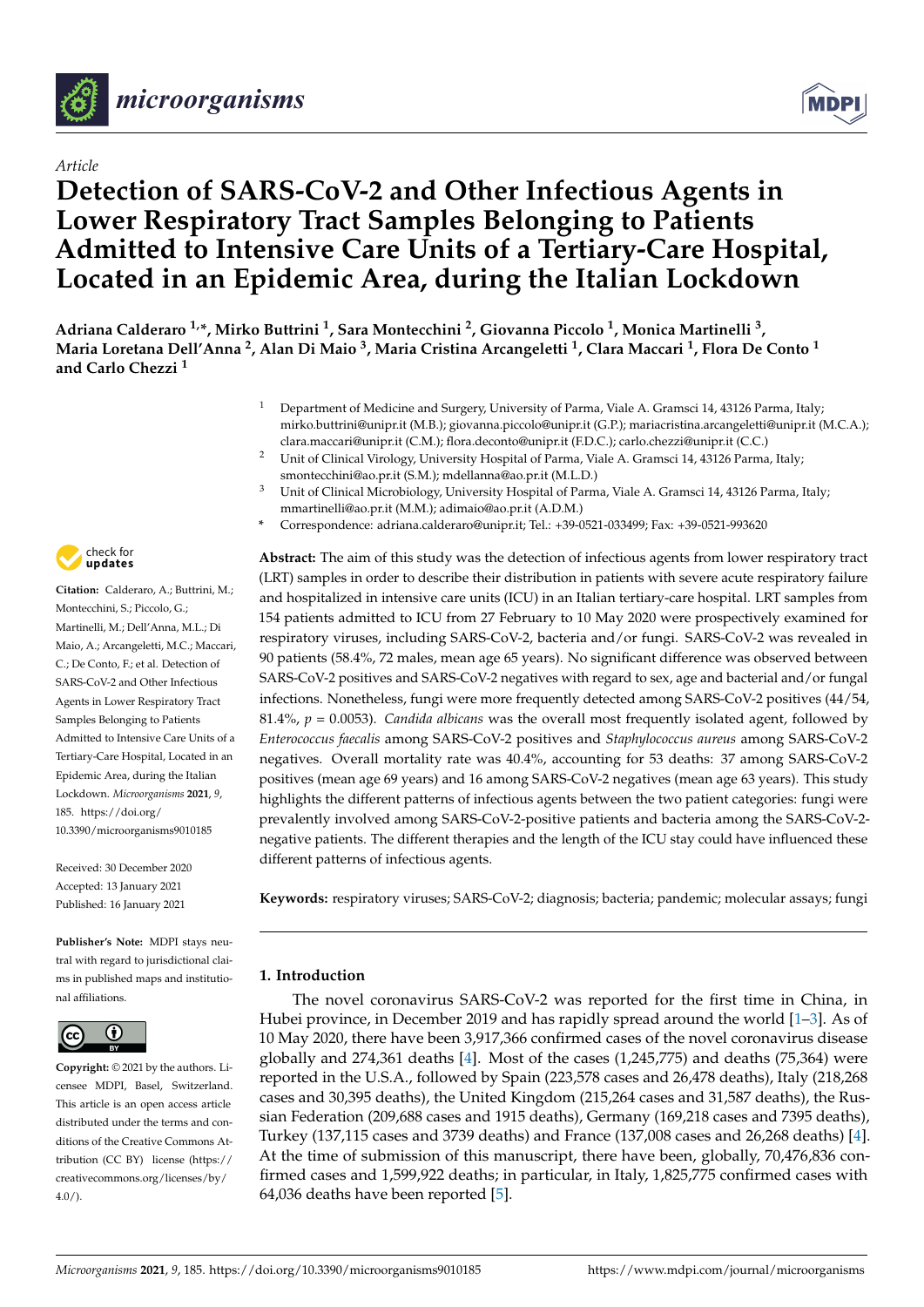SARS-CoV-2 has a high infection rate with the estimates of the reproductive number (R0) ranging from 1.4 to 2.5, according to World Health Organization (WHO) [\[6\]](#page-8-4), and increasing up to 2.2–5.7, as observed in other studies [\[7](#page-8-5)[–10\]](#page-9-0). Studies conducted on the new coronavirus estimated the mean incubation period to be 6.4 days (2.1–11.1 days) [\[11\]](#page-9-1). The incubation period for SARS-CoV-2 is comparable to other recent epidemic respiratory viral diseases, such as severe acute respiratory syndrome, or SARS (2–7 days) [\[12\]](#page-9-2), and Middle East respiratory syndrome, or MERS (2–14 days) [\[13\]](#page-9-3), whereas it is slightly longer than that of swine flu (1–4 days) and seasonal influenza (1–4 days) [\[14\]](#page-9-4).

In Italy, the first case of SARS-CoV-2 infection was assessed on 7 February 2020 in a non-Italian subject recently coming from China, but the infection has become epidemic since 21 February 2020, when autochthonous cases were identified in Northern Italy [\[15\]](#page-9-5). In the area of Parma, where our laboratory is located, the first case was reported from a suckling baby whose sample was sent to the laboratory on 25 February 2020 [\[16\]](#page-9-6), and SARS-CoV-2 became epidemic on 3 March 2020, with a total of 3298 cases and 710 deaths recorded until 10 May 2020 [\[17\]](#page-9-7).

The aim of this study was to detect SARS-CoV-2 and other infectious agents from the lower respiratory tract samples in order to describe their distribution in patients with severe acute respiratory failure hospitalized in intensive care units (ICU) in a tertiary-care hospital, located in the epidemic area of Northern Italy, during the Italian SARS-CoV-2 lockdown [\[17\]](#page-9-7).

#### **2. Materials and Methods**

#### *2.1. Samples and Patients*

A total of 301 samples (299 bronchial aspirates (BAS) and 2 bronchoalveolar lavages (BAL)) sent to our laboratory for viral, bacterial and/or fungal diagnostic purposes belonging to 154 patients (116 males and 38 females, mean age 60 years, ranging from 9 days to 83 years) admitted to the ICU of the University Hospital of Parma (Italy) in the period 27 February (when the first respiratory sample of a COVID-19 suspected case admitted in ICU was sent to the laboratory)—10 May 2020 were prospectively examined. For a subset of 91 patients, COVID-19 positivity was reported in the clinical data present in the medical order of the first sample. Multiple samples were sent to our laboratory from 80 patients during the ICU stay (2 samples from 36 patients, 3 samples from 28 patients, 4 samples from 9 patients and 5 samples from 7 patients). From the remaining 74 patients, only one sample was sent to our laboratory.

For 129 patients for whom the date of admission to ICU was available, the average time between the admission and the first sample collection for the laboratory diagnosis of respiratory tract infection, hereafter named time-to-collection (TTC), was 11 days, ranging from 0 to 86 days.

The mortality rate was calculated for 131 patients (99 males and 32 females) for whom the information was available during the study period.

Laboratory diagnosis was performed, and a clinical report was produced upon medical request for a clinical suspicion of infection of the lower respiratory tract. Anonymization of patients was conducted before data analysis, and medical information necessary to produce the laboratory diagnosis was protected and used in aggregate form. The samples analyzed in this study were sent to the University Hospital of Parma for diagnostic purposes, and the laboratory diagnosis results were reported in the medical records of the patients as an answer to a clinical suspicion indicated in the medical order; ethical approval at the University Hospital of Parma is required only in cases in which the clinical samples are to be used for applications other than diagnosis.

## *2.2. Definitions*

A patient was defined as SARS-CoV-2-positive when at least one lower respiratory tract sample was SARS-CoV-2 RNA-positive. When SARS-CoV-2 positivity was not ob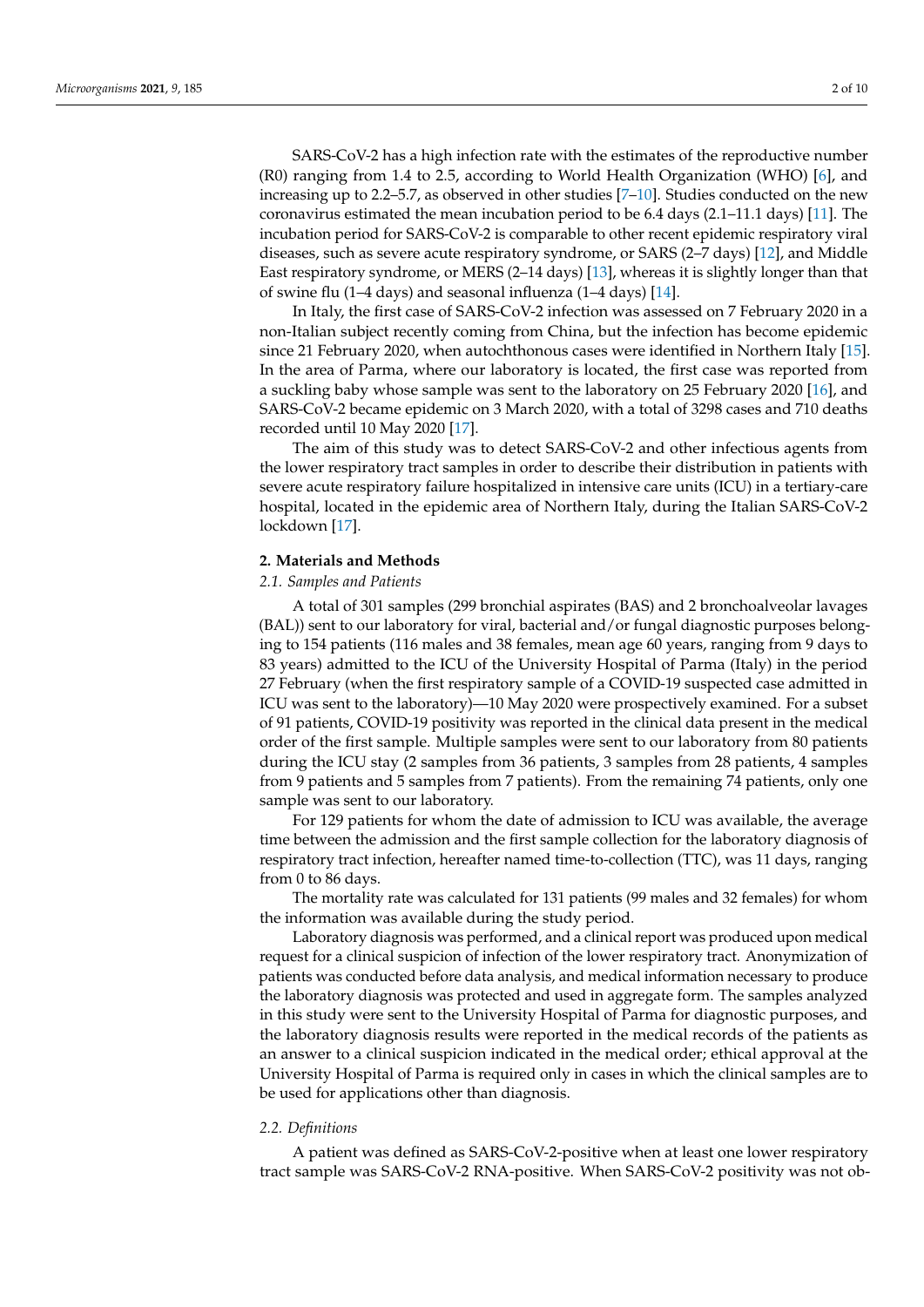tained by our molecular method but rather from the information reported in the medical order, the results were analyzed separately.

#### *2.3. Respiratory Virus Detection and Identification*

The qualitative detection of SARS-CoV-2 RNA was carried out for all samples by using a real-time PCR after reverse transcription (RT-PCR) panel according to the Centers for Disease Control and Prevention (CDC, Atlanta, GA, USA) protocol, with some modifications as previously reported [\[18\]](#page-9-8).

An aliquot of the first sample of each patient was used to detect the nucleic acids of adenovirus, influenza A virus H1 and H3, influenza B virus, parainfluenza virus types 1–4, respiratory syncytial virus types A and B, metapneumovirus, bocavirus types 1–4, rhinovirus types A, B, and C, enterovirus and coronavirus types 229E, NL63 and OC43, with the one-step real-time reverse transcription PCR Allplex™ Respiratory Panels 1–3 assays (Seegene Inc., Seoul, Korea), as described previously [\[18](#page-9-8)[,19\]](#page-9-9). In parallel, these samples were also submitted to a rapid cell culture method in 8-well chamber slides (Thermo Fisher Scientific, Monza, Italy) for the detection of influenza A and B viruses, parainfluenza 1-3 viruses and respiratory syncytial virus by indirect immunofluorescence assay (IIF) with monoclonal antibodies (Thermo Fisher Scientific), as previously described [\[19\]](#page-9-9). Moreover, an aliquot of the same samples was also submitted to a conventional cell culture method; when a cytopathic effect was observed, the identification was performed as previously described [\[16,](#page-9-6)[18,](#page-9-8)[19\]](#page-9-9)

#### *2.4. Bacterial and Fungal Detection and Identification*

All samples were inoculated onto blood agar and MacConkey agar Petri dishes (KIMA, Padova, Italy) and incubated for 24 h at 37  $°C$ . After pure microbial growth was achieved (24–72 h), identification tests were performed by matrix-assisted laser desorption/ionization time-of-flight (MALDI-TOF) mass spectrometry using a VITEK MS instrument (bioMérieux, Marcy-l'Étoile, France) for the identification of Gram-positive bacteria and Autoflex Speed—MALDI Biotyper mass spectrometer (Bruker Daltonics, Bremen, Germany) in the case of Gram-negative bacteria, according to the laboratory workflow [\[16,](#page-9-6)[20\]](#page-9-10), and following the manufacturer's instructions.

An aliquot of the first respiratory sample of each patient was used to detect the nucleic acids of *Chlamydophila pneumoniae*, *Mycoplasma pneumoniae*, *Legionella pneumophila*, *Bordetella pertussis*, *Bordetella parapertussis*, *Streptococcus pneumoniae* and Haemophilus influenzae by the Allplex™ Respiratory Panel 4 real-time PCR assay (Seegene Inc.), according to the manufacturer's instructions.

For fungal detection, when requested on the medical order or a growth of fungal colonies was observed from bacterial culture, a total of 169 samples were also inoculated onto Sabouraud dextrose agar with chloramphenicol (KIMA) and incubated at 30 ◦C in the appropriate conditions [\[20,](#page-9-10)[21\]](#page-9-11). After adequate (at least two to three colonies) pure microbial growth was achieved, the identification was performed by a VITEK MS mass spectrometer (bioMérieux) or conventional methods, according to the laboratory workflow [\[20,](#page-9-10)[21\]](#page-9-11).

#### *2.5. Statistical Analysis*

Yates's chi-square test was used for comparison of the different categories considered. In addition, the odds ratio (OR) was calculated in order to evaluate the strength of the associations that emerged. Student's *t*-test was used to compare the means of different values such as the age, the TTC and the number of agents between SARS-CoV-2-positive and SARS-CoV-2-negative patients also in relation to the mortality. Statistical significance was set at *p* < 0.05.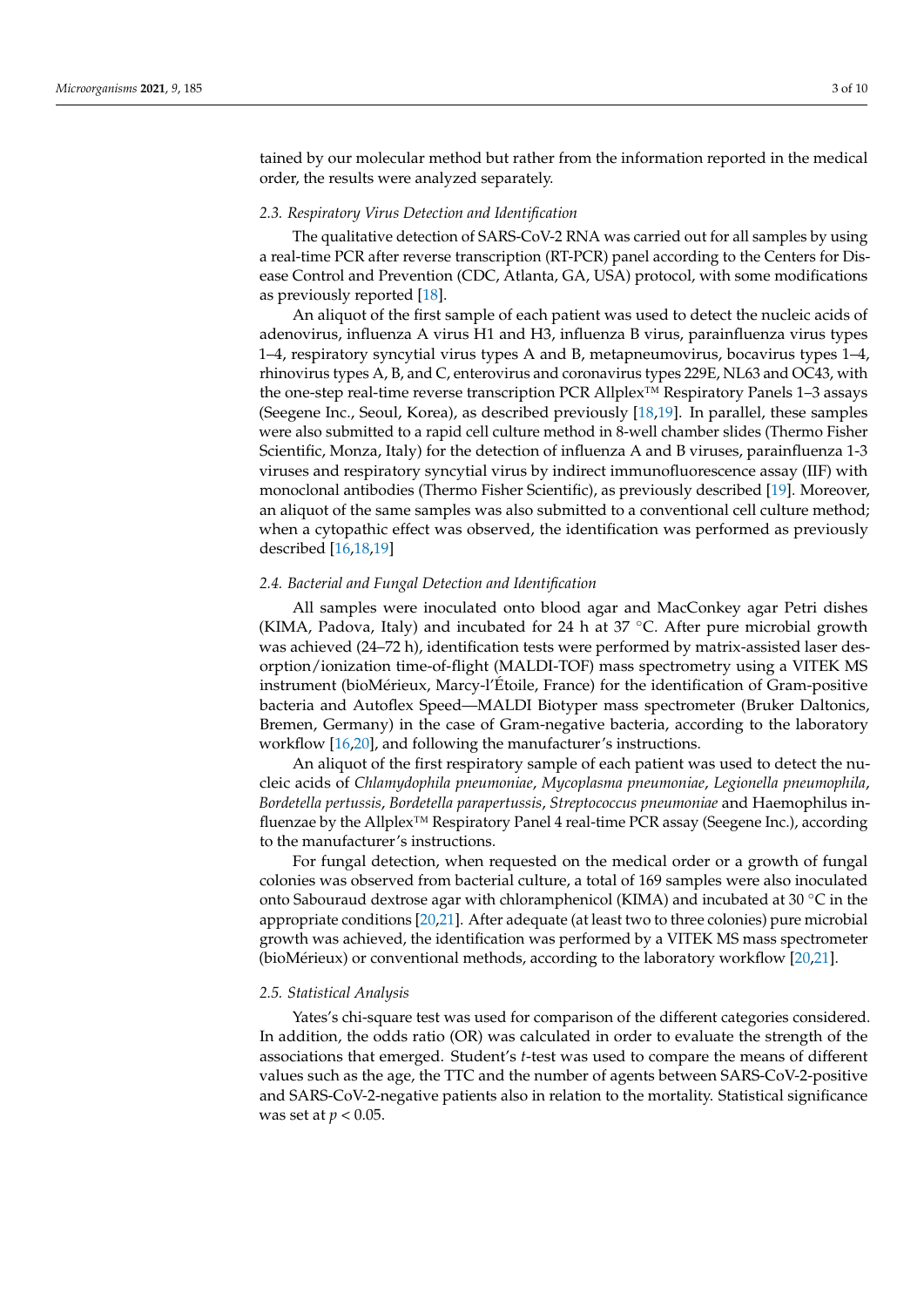# **3. Results 3. Results**

# *3.1. SARS-CoV-2 RNA Detection 3.1. SARS-CoV-2 RNA Detection*

The RT-PCR for the detection of SARS-CoV-2 RNA performed on the 301 samples The RT-PCR for the detection of SARS-CoV-2 RNA performed on the 301 samples (accounting for 154 patients) gave a positive result in 155 samples (51.5%). Among the (accounting for 154 patients) gave a positive result in 155 samples (51.5%). Among the overall 154 patients, 90 patients (58.4%: 72 males and 18 females, mean age 60 years, range 32–76 years) were SARS-CoV-2-positive: 87 on the first tested sample (96.7%) and 3 on the second one (on average, 7 days after the first, ranging from 4 to 9 days). The remaining 64 patients (41.6%: 44 males and 20 females, mean age 62 years, range 9 days-83 years) were SARS-CoV-2-negative on all 84 tested samples. No difference was observed between the SARS-CoV-2-positive and the SARS-CoV-2-negative patients with regard to sex ( $p = 0.16$ ; OR: 1.82) and the mean age ( $p = 0.2775$ ).

With regard to the temporal distribution, a peak of SARS-CoV-2-positive cases in ICU With regard to the temporal distribution, a peak of SARS-CoV-2-positive cases in ICU was observed between March 19 and April 6, when a total of 51 new positive cases were detected (Figure [1\)](#page-3-0). detected (Figure 1).

<span id="page-3-0"></span>

Figure 1. Temporal distribution of SARS-CoV-2 results among the 154 patients admitted in intensive care units.

The average TTC was 8 days (ranging from 0 to 34 days) for the 86 SARS-CoV-2-positive patients (for whom the TTC was available considering the first SARS-CoV-2positive sample) and 15 days (ranging from 0 to 86 days) for the 43 SARS-CoV-2-negative patients (for whom the TTC was available considering the first sample examined) ( $p = 0.0009$ ).

Among the 63 SARS-CoV-2-positive patients with at least one examined sample besides the first positive one, 26 (41.3%) were still SARS-CoV-2 RNA-positive on the last sample (on average, 11 days after the first positive one, range 4–28 days), including two sample (on average, 11 days after the first positive one, range 4–28 days), including two cases (with three samples each) with an in-between negative result, and 37 (58.7%) became SARS-CoV-2 RNA-negative (on average, 17 days from the first, range 5–39 days), including one case (with five examined samples) with an 18-days negative result followed by a positive one at 26 days from the first positive sample before becoming negative on both the 36- and 46-days samples.

Among 131 patients (99 males and 32 females), the mortality rate was 40.4%, accounting for 53 deaths. In particular, 37 deaths (30 males and 7 females, accounting for 44.1% and 41.1% of the 68 positive males and 17 females, respectively) occurred among SARS-CoV-2positive patients  $(37/85, 43.5%)$  and 16 (10 males and 6 females, accounting for 32.2% and 40% of the 31 negative males and 15 females, respectively) among SARS-CoV-2-negative patients (16/46, 34.7%). Among the 37 SARS-CoV-2-positive dead patients, 18 had multiple samples: in 11 cases (61.1%), at least one SARS-CoV-2-negative sample was found (on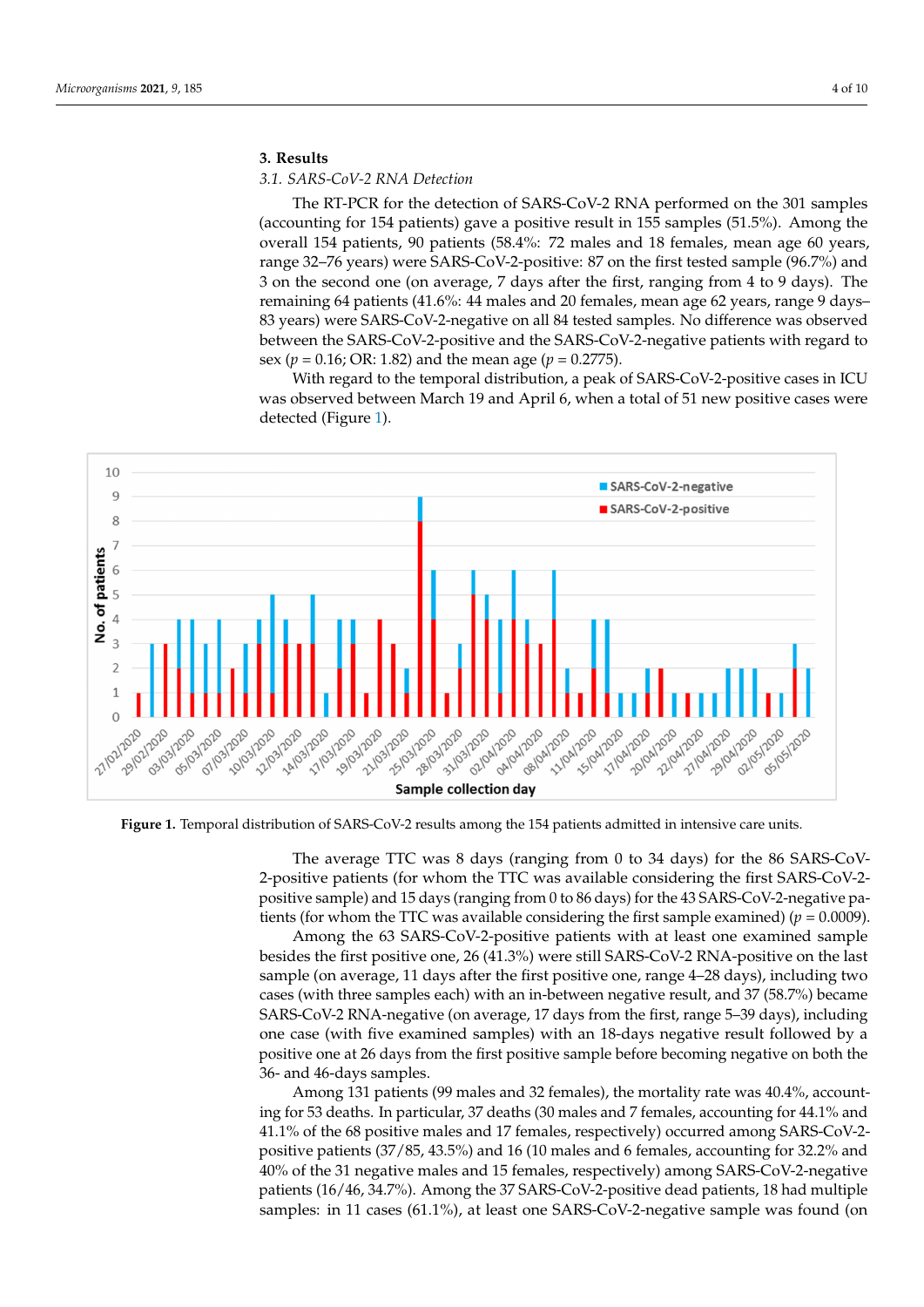average, 16 days after SARS-CoV-2 RNA detection), while in 7 cases (38.9%), all examined samples were positive.

No difference between the SARS-CoV-2-positive and the SARS-CoV-2-negative patients was observed considering the number  $(p = 0.4312, \text{ OR} = 1.45)$ , the sex  $(p = 0.2732, \text{ OR} = 1.45)$ OR = 2.57) and the mean age (65 years vs. 69 years;  $p = 0.054$ ) of the dead patients. However, among SARS-CoV-2-positive patients, the dead patients were significantly older (65 years) than those who survived (56 years) ( $p < 0.00001$ ), whereas no difference in the mean age between the dead (69 years) and survived (63 years) SARS-CoV-2-negative patients was found ( $p = 0.08$ ).

# *3.2. Detection of Infectious Agents Other than SARS-CoV-2*

The detection of other infectious agents revealed that, among the 90 SARS-CoV-2 positive patients (accounting for 217 examined samples, including 127 for which also fungi were searched for), 77 (85.5%) had a bacterial and/or fungal co-infection and 13 (14.5%) had no co-infection, whereas among the 64 SARS-CoV-2-negative patients (accounting for 84 examined samples, including 42 for which also fungi were searched for), 48 (75%) had a bacterial and/or fungal infection and 16 (25%) had no infection (Table [1\)](#page-4-0). No virus other than SARS-CoV-2 was detected.

**Table 1.** Infectious agents detected in the overall 301 lower respiratory tract samples.

<span id="page-4-0"></span>

| Patients (No.)           | No Other Agent (No.) | Presence of    |                          |             |
|--------------------------|----------------------|----------------|--------------------------|-------------|
|                          |                      | Bacteria (No.) | Bacteria and Fungi (No.) | Fungi (No.) |
| SARS-CoV-2-positive (90) |                      |                |                          |             |
| SARS-CoV-2-negative (64) |                      |                |                          |             |

When only the first sample was considered, except in three cases for which the second sample (SARS-CoV-2-positive) was included, instead of the first one (SARS-CoV-2-negative), the difference observed in the presence of bacteria and fungi between SARS-CoV-2-positive and SARS-CoV-2-negative patients (54 vs. 45 patients with bacterial and/or fungal detection, respectively) was not statistically significant (*p* = 0.05; OR: 2.07) (Table [2\)](#page-4-1). However, among patients with bacterial and/or fungal infections, a fungal infection in the first sample was more frequently detected among the SARS-CoV-2-positive patients (44/54, 81.4%) than the SARS-CoV-2-negative patients (24/45, 53.3%) (*p* = 0.0053, OR: 3.85).

**Table 2.** Infectious agents detected in the first 154 lower respiratory tract samples.

<span id="page-4-1"></span>

| Patients (No.)           | No Other Agent (No.) | Presence of    |                          |             |
|--------------------------|----------------------|----------------|--------------------------|-------------|
|                          |                      | Bacteria (No.) | Bacteria and Fungi (No.) | Fungi (No.) |
| SARS-CoV-2-positive (90) |                      |                |                          |             |
| SARS-CoV-2-negative (64) |                      |                |                          |             |

In particular, among the SARS-CoV-2-positive patients, a total of 75 agents other than SARS-CoV-2 were found: 28 bacteria (Figure [2A](#page-5-0)) and 47 fungi (Figure [2B](#page-5-0)). *Enterococcus faecalis* (11) and *Klebsiella pneumoniae* (4) were the most frequently isolated bacteria, while *Candida albicans* (36) was the most frequently isolated agent among yeasts. Among the SARS-CoV-2-negative patients, a total of 55 bacteria (Figure [2A](#page-5-0)) and 26 fungi were found (Figure [2B](#page-5-0)). *Staphylococcus aureus* (13) and *Pseudomonas aeuginosa* (7) were the most frequently isolated bacteria, while *Candida albicans* (17) and *Candida glabrata* (4) represented the most frequently isolated fungi. The detailed list of the different agents found for each sample of each SARS-CoV-2-positive and SARS-CoV-2-negative patient is reported in Supplementary Tables S1 and S2, respectively.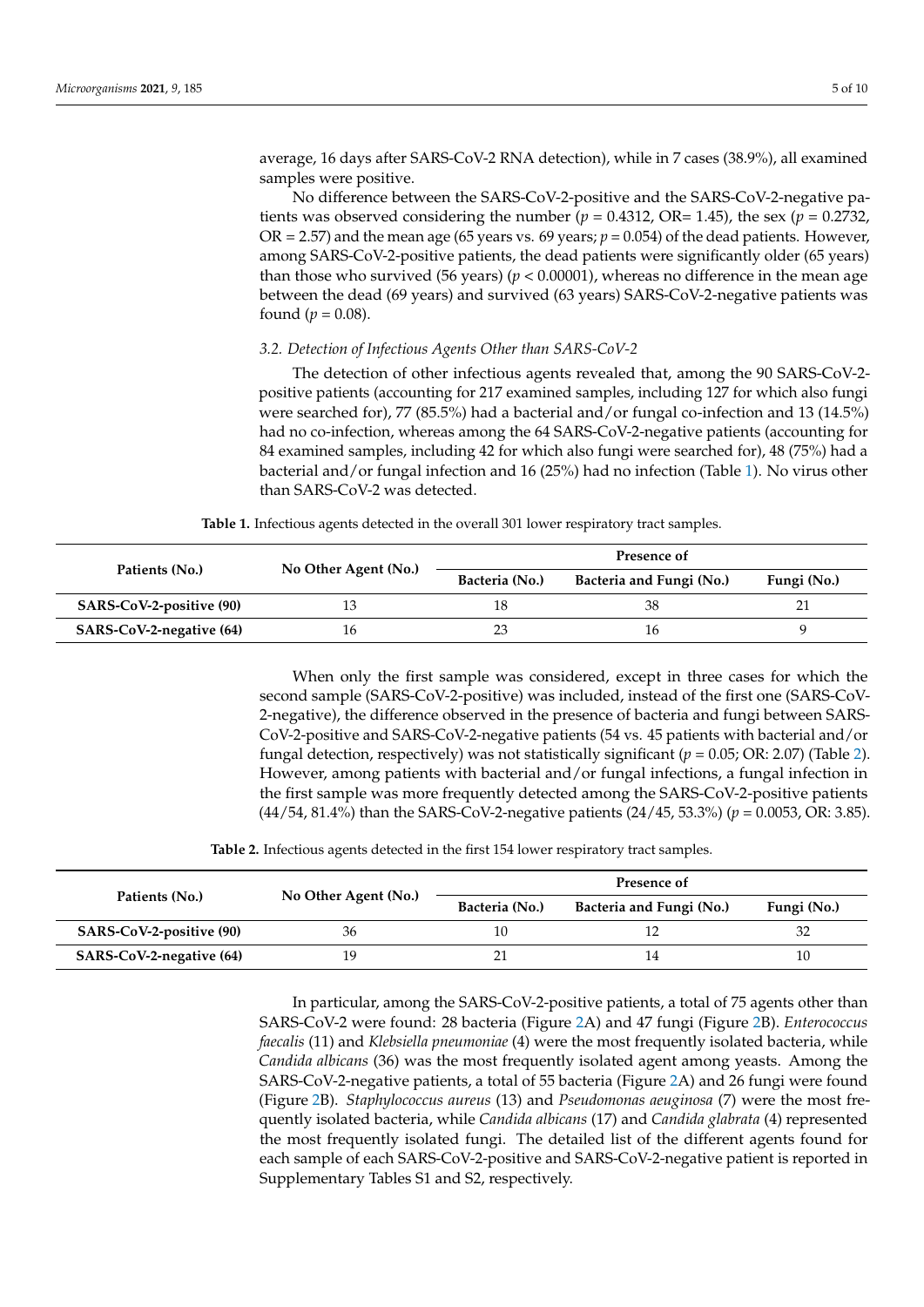<span id="page-5-0"></span>



Figure 2. Distribution of bacteria (A) and fungi (B) among SARS-CoV-2-positive and -negative patients.

The average number of agents involved in co-infection among the SARS-CoV-2- $P$  positive patients was significantly follower (0.0 agents for each patient) (*p* = 0.0093). **Presence of**  positive patients was significantly lower (0.8 agents for each patient) than that observed

**(No.) Bacteria (No.) Bacteria and Fungi (No.) Fungi (No.)**  In 22 out of the 37 SARS-CoV-2-positive dead patients (59.5%), a co-infection with bacteria (2 patients, 5.4%), fungi (16 patients, 43.2%) or both (4 patients, 10.8%) was found; in the remaining 15 patients (40.6%), no co-infection was found.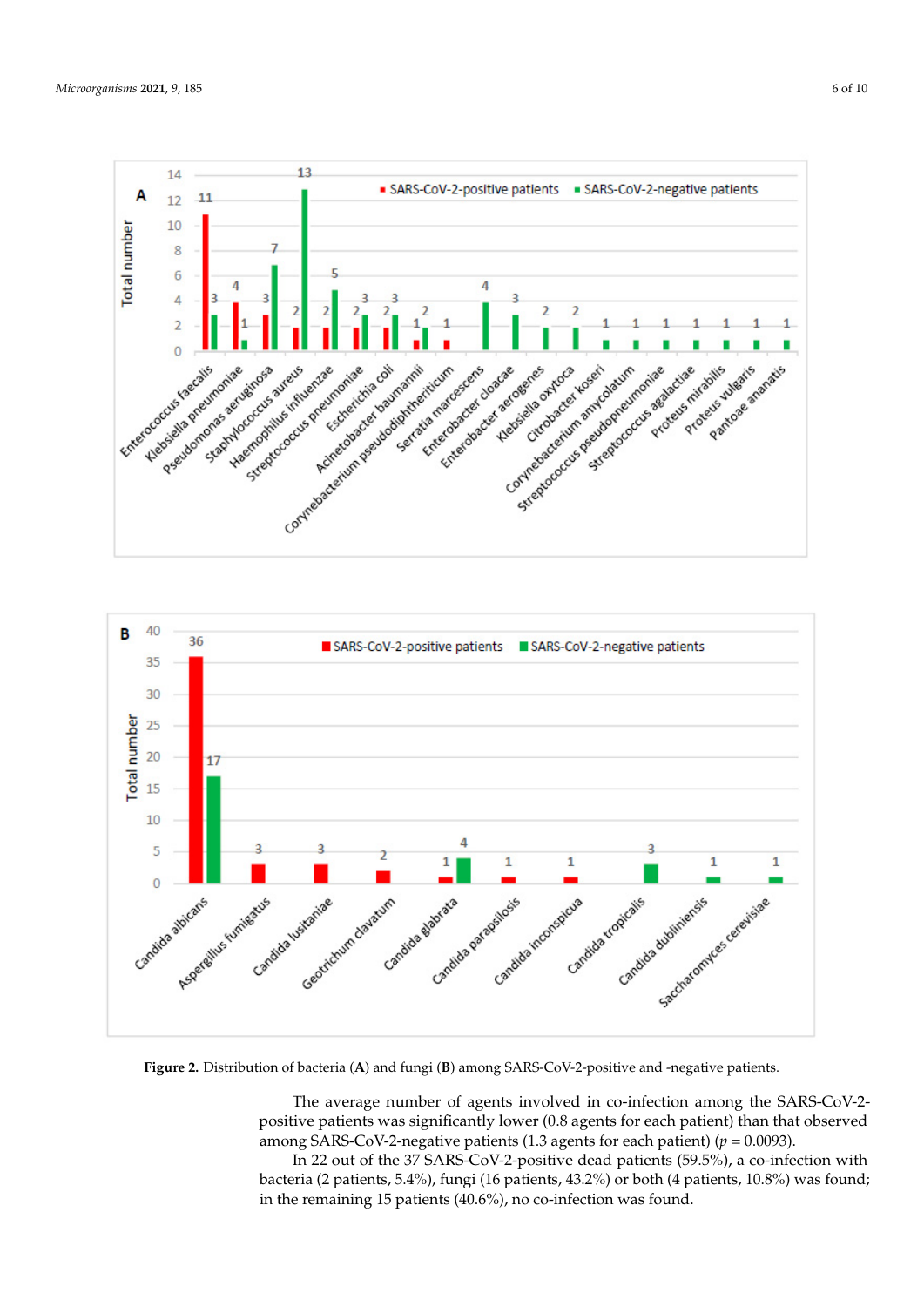Among the 16 SARS-CoV-2-negative dead patients, for 13 (81.3%) of them, an infection with bacteria (5 patients, 31.3%), fungi (4 patients, 25%) or both (4 patients, 25%) was found; no infection was found in the remaining three patients (18.7%). No statistically significant difference was observed in the number of dead patients between SARS-CoV-2 positives and SARS-CoV-2 negatives with regard to the presence of bacterial and/or fungal infections (*p* = 0.2218; OR: 0.34).

For 40 out of the 48 SARS-CoV-2-positive survived patients, two or more samples were available during the study period: 23 patients became SARS-CoV-2 RNA-negative (on average, 17 days after the first positive sample) and 17 remained positive. For the remaining eight patients, only one sample was examined. In 30 out of the 48 SARS-CoV-2 positive survived patients (62.5%), a co-infection with bacteria (7 patients, 14.6%), fungi (15 patients, 31.3%) or both (8 patients, 16.7%) was found; in the remaining 18 patients (37.5%), no co-infection was observed.

Among the 30 SARS-CoV-2-negative survived patients (62.5%, 30 out of the 46 SARS-CoV-2-negative patients for whom the clinical data were available), an infection was found in 23 cases (76.6%): 13 with bacteria (43.3%), 4 with fungi (13.3%) and 6 with either bacteria or fungi (20%). For the remaining seven patients (23.4%), no infection was found.

With regard to survived patients, no statistically significant difference was observed between SARS-CoV-2-positive patients with bacteria and/or fungi co-infection (30 out of 48 patients) and SARS-CoV-2-negative patients with bacteria and/or fungi infection (23 of 30 patients) (*p* = 0.29144; OR: 0.51).

## *3.3. Adjustment by COVID-19 Positivity from Medical Order*

In 76 out of the 91 patients for whom COVID-19 positivity was reported on the medical order, the detection of SARS-CoV-2 RNA on lower respiratory tract samples gave a positive result, whereas in 15 patients, it was negative. Among these latter patients, the mean TTC (calculated for 14 patients, for which the time of admission was available) was 20 days (range 0–39 days). If the mortality rate was adjusted by considering these 15 patients (9 dead and 6 survived) as SARS-CoV-2-positive, the difference of the deaths between the SARS-CoV-2-positive (46 out of 105, 43.8%) and the SARS-CoV-2-negative patients (7 out of 49, 14.3%) became statistically significant (*p* = 0.0007, OR: 4.68). Similarly, the mean age of SARS-CoV-2-positive dead patients (65 years, range from 32 to 81 years) was statistically lower than that of the SARS-CoV-2-negative dead patients (74 years) ( $p = 0.0056$ ). In particular, among SARS-CoV-2-positive patients, 57% of those aged 60–70 years and 100% of those over 70 years died.

### **4. Discussion**

COVID-19 is a severe global health issue caused by SARS-CoV-2, which results in respiratory illness, such as SARS-CoV and MERS-CoV, and may cause death in severe cases. The mortality is significantly higher in the elderly age group, mostly having pre-existing disease conditions [\[22\]](#page-9-12). Severe cases require intubation and mechanical ventilation [\[23\]](#page-9-13). This study, through the detection of SARS-CoV-2 and other infectious agents from lower respiratory tract samples, describes their distribution in patients with severe acute respiratory failure admitted to the ICU of the University Hospital of Parma, a tertiary-care hospital located in the epidemic area of Northern Italy, in a 3-month period (27 February–10 May), during the Italian 2020 SARS-CoV-2 lockdown [\[17\]](#page-9-7).

The data at hand show that, in the period in which our country carried out the lockdown (9 March–18 May 2020) due to the pandemic, 58.4% of the patients admitted to the ICU of our hospital and submitted to laboratory diagnosis for respiratory infection were SARS-CoV-2-positive. The mean TTC could have influenced the attribution of the patient category (SARS-CoV-2-positive or -negative). As a matter of fact, the mean TTC among the SARS-CoV-2-positive patients (limited to those for whom the time of admission was known) was significantly shorter (8 days) than that observed among the SARS-CoV-2 negative patients (15 days), including those patients for whom a diagnosis of COVID-19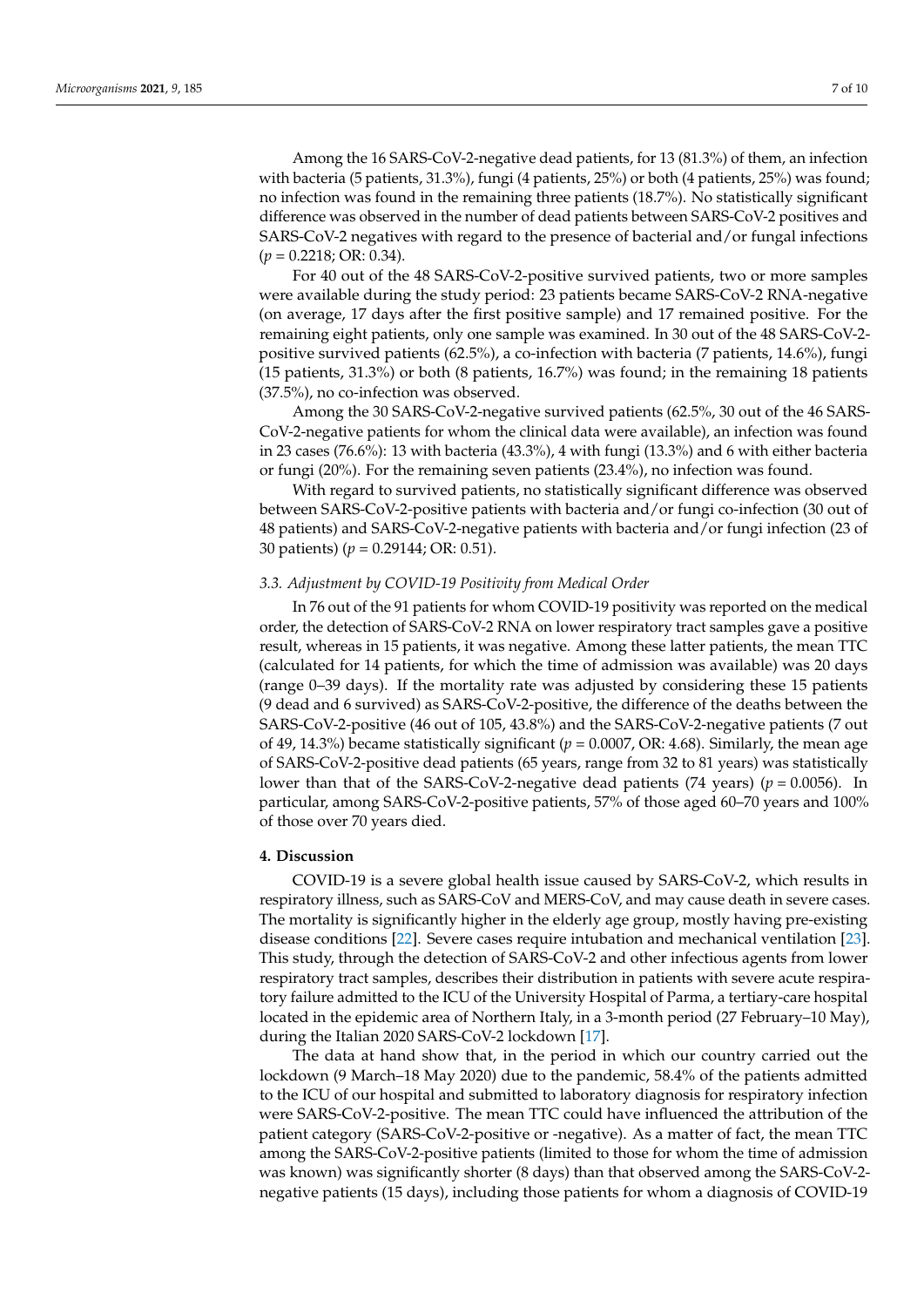was available from the medical order. The SARS-CoV-2 RNA-negative results obtained from these latter patients were likely due to the long mean TTC (20 days).

Based on the results of the present study, 58.7% of the SARS-CoV-2-positive patients became negative during hospitalization in ICU, whereas for 41.3%, even the last examined sample was SARS-CoV-2-positive. This could be due to the fact that, among these latter patients, the average time between the first and the last sample examined was shorter (11 days) than that required for the viral clearance (on average, 17 days from the first positive sample), as observed among the patients for whom a SARS-CoV-2-negative result was achieved.

In this study, limited to the patients for whom the information was available, the mortality rate of SARS-CoV-2-positive patients admitted in ICU (43.5%, 37/85) was higher than that observed among the SARS-CoV-2-negative patients (34.7%, 16/46). The mortality rate of SARS-CoV-2-positive patients would further increase to 43.8% (46/105) if the 15 patients with COVID-19 positivity reported in the medical order were included in such group, becoming statistically significant in comparison to that found among SARS-CoV-2 negative patients (22.6%, 7/31). Our higher mortality rate, in comparison to that reported by Grasselli et al. [\[23\]](#page-9-13) in a 1-month study (20 February to 18 March 2020) in Lombardy, the Italian region most affected by the pandemic, could be due to the longer period of the present study which included the peak (from March 19 to April 6, overlapping the Italian epidemic one 21–28 March) of SARS-CoV-2-positive patients admitted in ICU in our area located close to the border of the region of Lombardy.

With regard to the detection of infectious agents other than SARS-CoV-2 among the overall examined samples, 85.5% of the SARS-CoV-2 positives and 75% of the SARS-CoV-2 negatives showed the presence of bacteria and/or fungi, suggesting that SARS-CoV-2 positive patients could have more frequent co-infections. However, these data could have been affected by the different number of multiple samples examined for the two patient categories, likely due to a different length of stay. For this reason, the comparison of the detection of bacterial and/or fungal infections between the two different patient categories was performed taking into account only the first sample. Although no significant difference between the number of SARS-CoV-2-positive patients with co-infection and that of SARS-CoV-2-negative patients with infection was observed (even if very close to the limit, *p* = 0.05), the number of agents involved in co-infections was lower among SARS-CoV-2 positives than among the SARS-CoV-2 negatives. Nonetheless, a fungal infection was more frequently detected among the SARS-CoV-2-positive patients (81.4%) than the SARS-CoV-2-negative patients (53.3%), likely due to the strong therapeutic pressure. Limited to the patients for whom the information on the use of the antibiotic therapy at the time of the first sample collection was available, the SARS-CoV-2 positives were prevalently treated with azithromycin and ceftriaxone mainly in combination (25 cases) followed by piperacillin-tazobactam (18 cases). Among the SARS-CoV-2 negatives, azithromycin was never indicated either in combination or alone, and several different antibiotics, alone or in combination, mainly involving penicillin with the β-lactamase inhibitor (14 cases) and carbapenems (9 cases) were reported. Antifungal therapy was in use in one SARS-CoV-2 positive patient and in four SARS-CoV-2 negatives.

Overall, *Candida albicans* was the most frequently detected agent (36 among SARS-CoV-2 positives and 17 among SARS-CoV-2 negatives). Among bacteria, a different distribution of agents was identified between the two patient categories: *E. faecalis* was predominant among the SARS-CoV-2-positive patients, whereas *S. aureus* was the most frequent bacteria found among SARS-CoV-2-negative patients.

No co-infection between SARS-CoV-2 and other respiratory viruses was found. This result is in agreement with those reported in the same area in a different period (1 December 2019– 31 March 2020) in which among in- and out-patients, viral mixed infections were observed only in three children younger than 1 year old when samples of the upper respiratory tract (two nasopharyngeal swabs and one throat swab) were analyzed [\[18\]](#page-9-8).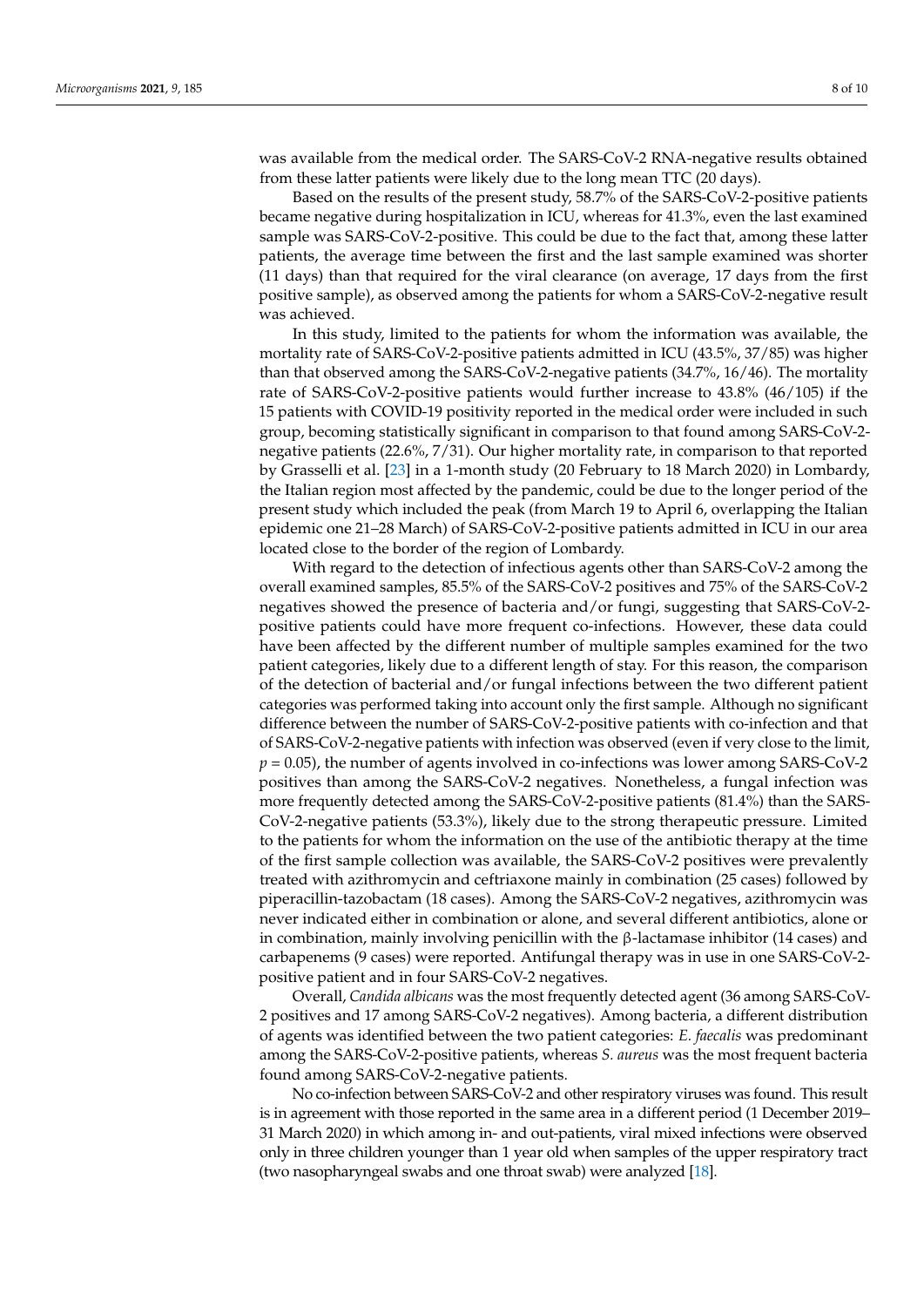In our study, SARS-CoV-2 positivity mainly involved males rather than females (72 vs. 18) but no statistical difference emerged, unlikely reported by other authors [\[23](#page-9-13)[,24\]](#page-9-14). The average age (65 years) of the SARS-CoV-2-positive dead patients (range from 32 to 81 years) was lower than that of SARS-CoV-2-negative patients (74 years), as also reported in the literature in Italy in the same study period [\[25](#page-9-15)[,26\]](#page-9-16). On the contrary, among SARS-CoV-2-positive patients, the older patients more frequently died, likely due to the fact that more often they have co-morbidities [\[27\]](#page-9-17).

## **5. Conclusions**

The data reported in this study suggest that SARS-CoV-2-positive patients admitted to ICU are prevalently men, aged from 50 to 70 years, and that the higher mortality rate observed among SARS-CoV-2-positive patients, in comparison to SARS-CoV-2-negative patients, is mainly attributable to older patients regardless of sex.

This study highlights the different patterns in the distribution of infectious agents between the two patient categories: fungi were prevalently involved among SARS-CoV-2-positive patients and bacteria among the SARS-CoV-2-negative patients. Moreover, between the two patient categories, also a different distribution of bacteria was observed (*E. faecalis* vs. *S. aureus*). The different therapies and the length of the ICU stay could have influenced these different patterns of infectious agents. However, the role of fungal and bacterial infections in the COVID-19 disease course requires further investigation.

**Supplementary Materials:** The following are available online at [https://www.mdpi.com/2076-2](https://www.mdpi.com/2076-2607/9/1/185/s1) [607/9/1/185/s1,](https://www.mdpi.com/2076-2607/9/1/185/s1) Table S1. Infectious agents found in all examined samples of the SARS-CoV-2 positive patients; Table S2. Infectious agents found in all examined samples of the SARS-CoV-2 negative patients.

**Author Contributions:** Conceptualization, A.C. and C.C.; data curation, A.C., M.B., S.M., G.P., M.M., M.L.D., A.D.M. and C.M.; formal analysis, A.C., M.B., S.M., G.P., M.M., M.C.A., F.D.C. and C.C.; supervision, A.C. and C.C.; visualization, A.C., M.B., S.M., G.P., M.M., M.L.D., A.D.M., M.C.A., C.M., F.D.C. and C.C.; writing—original draft, A.C., M.B., S.M., G.P., M.M. and C.C.; writing—review and editing, A.C., M.B., S.M., G.P., M.M. and C.C. All authors have read and agreed to the published version of the manuscript.

**Funding:** This study was supported by the Ministry of University and Scientific Research Grant FIL, University of Parma, Parma, ItalyInstitutional Review Board: not applicable.

**Informed Consent Statement:** Not applicable.

**Data Availability Statement:** The data presented in this study are available in the manuscript and in the Supplementary Materials (Tables S1 and S2).

**Conflicts of Interest:** The authors declare no conflict of interest. A.C. is a *Microorganisms* Editorial Board Member.

## **References**

- <span id="page-8-0"></span>1. Yang, Y.; Islam, M.S.; Wang, J.; Li, Y.; Chen, X. Traditional Chinese Medicine in the Treatment of Patients Infected with 2019-New Coronavirus (SARS-CoV-2): A Review and Perspective. *Int. J. Biol. Sci.* **2020**, *16*, 1708–1717. [\[CrossRef\]](http://doi.org/10.7150/ijbs.45538) [\[PubMed\]](http://www.ncbi.nlm.nih.gov/pubmed/32226288)
- 2. Romagnoli, S.; Peris, A.; De Gaudio, A.R.; Geppetti, P. SARS-CoV-2 and COVID-19: From the Bench to the Bedside. *Physiol. Rev.* **2020**, *100*, 1455–1466. [\[CrossRef\]](http://doi.org/10.1152/physrev.00020.2020) [\[PubMed\]](http://www.ncbi.nlm.nih.gov/pubmed/32496872)
- <span id="page-8-1"></span>3. Ou, X.; Liu, Y.; Lei, X.; Li, P.; Mi, D.; Ren, L.; Guo, L.; Guo, R.; Chen, T.; Hu, J.; et al. Characterization of spike glycoprotein of SARS-CoV-2 on virus entry and its immune cross-reactivity with SARS-CoV. *Nat. Commun.* **2020**, *11*, 1620. [\[CrossRef\]](http://doi.org/10.1038/s41467-020-15562-9) [\[PubMed\]](http://www.ncbi.nlm.nih.gov/pubmed/32221306)
- <span id="page-8-2"></span>4. World Health Organization. *Coronavirus Disease 2019 (COVID-19) Situation Report—111*; WHO: Geneva, Switzerland, 2020.
- <span id="page-8-3"></span>5. World Health Organization. *Coronavirus Disease 2019 (COVID-19) Weekly Epidemiological Update—15 December 2020*; WHO: Geneva, Switzerland, 2020.
- <span id="page-8-4"></span>6. World Health Organization. *Coronavirus Disease 2019 (COVID-19) Situation Report—24*; WHO: Geneva, Switzerland, 2020.
- <span id="page-8-5"></span>7. Zhao, S.; Lin, Q.; Ran, J.; Musa, S.S.; Yang, G.; Wang, W.; Lou, Y.; Gao, D.; Yang, L.; He, D.; et al. Preliminary estimation of the basic reproduction number of novel coronavirus (2019-nCoV) in China, from 2019 to 2020: A data-driven analysis in the early phase of the outbreak. *Int. J. Infect. Dis. Off. Publ. Int. Soc. Infect. Dis.* **2020**, *92*, 214–217. [\[CrossRef\]](http://doi.org/10.1016/j.ijid.2020.01.050) [\[PubMed\]](http://www.ncbi.nlm.nih.gov/pubmed/32007643)